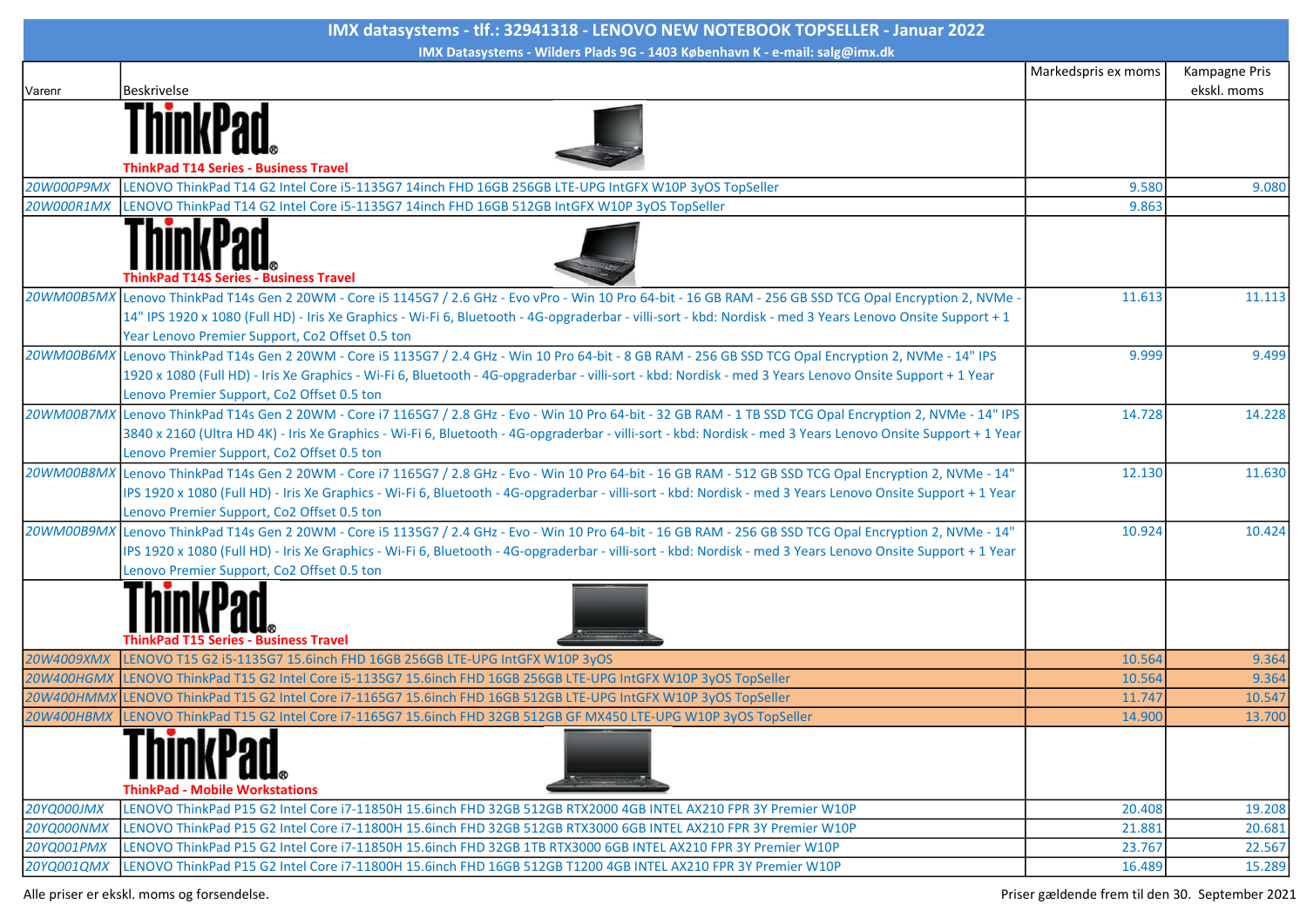| IMX datasystems - tlf.: 32941318 - LENOVO NEW NOTEBOOK TOPSELLER - Januar 2022 |                                                                                                                                                                                                                                                            |                     |                              |  |  |
|--------------------------------------------------------------------------------|------------------------------------------------------------------------------------------------------------------------------------------------------------------------------------------------------------------------------------------------------------|---------------------|------------------------------|--|--|
|                                                                                | IMX Datasystems - Wilders Plads 9G - 1403 København K - e-mail: salg@imx.dk                                                                                                                                                                                |                     |                              |  |  |
| Varenr                                                                         | Beskrivelse                                                                                                                                                                                                                                                | Markedspris ex moms | Kampagne Pris<br>ekskl. moms |  |  |
| 20YQ001XMX                                                                     | LENOVO ThinkPad P15 G2 Intel Core i9-11950H 15.6inch FHD 32GB 1TB RTX3000 6GB HIGH END INTEL AX210 FPR 3Y Premier W10P                                                                                                                                     | 25.630              | 24.430                       |  |  |
| 20YS0005MX                                                                     | LENOVO ThinkPad T15g G2 Intel Core i7-11800H 15.6inch FHD 32GB 512GB RTX3070 INTEL AX210 FPR 3Y Premier W10P                                                                                                                                               | 20.532              | 19.332                       |  |  |
| <b>20YU0009MX</b>                                                              | LENOVO ThinkPad P17 G2 Intel Core i7-11850H 17.3inch FHD 32GB 1TB RTX3000 6GB INTEL AX210 FPR 3Y Premier W10P                                                                                                                                              | 22.481              | 21.281                       |  |  |
| <b>20YU001UMX</b>                                                              | LENOVO ThinkPad P17 G2 Intel Core i7-11800H 17.3inch FHD 16GB 512GB RTX2000 4GB INTEL AX210 FPR 3Y Premier W10P                                                                                                                                            | 16.716              | 15.516                       |  |  |
| 21A9000NMX                                                                     | LENOVO ThinkPad P15v G2 Intel Core i7-11850H 15.6inch FHD MultiTouch 32GB 1TB RTX2000 4GB INTEL AX201 FPR 3Y Premier W10P                                                                                                                                  | 18.869              | 17.669                       |  |  |
| 21A9001UMX                                                                     | LENOVO ThinkPad P15v G2 Intel Core i7-11800H 15.6inch FHD 32GB 512GB T1200 4GB INTEL AX201 FPR 3Y Premier W10P                                                                                                                                             | 15.793              | 14.593                       |  |  |
| 21A90020MX                                                                     | LENOVO ThinkPad P15v G2 Intel Core i7-11800H 15.6inch FHD 16GB 512GB T600 4GB INTEL AX201 FPR 3Y Premier W10P                                                                                                                                              | 14.195              | 12.995                       |  |  |
| <b>20VX005NMX</b>                                                              | LENOVO P14s G2 i7-1185G7 14inch FHD LP IPS 16GB 512GB Quadro T500 4GB LTE Upg IR Cam W10P Co2+3yPS TopSeller                                                                                                                                               | 14.369              | 13.169                       |  |  |
| <b>20VX005LMX</b>                                                              | LENOVO P14s G2 i7-1165G7 14inch FHD LP IPS 16GB 512GB Quadro T500 4GB LTE Upg IR Cam W10P Co2+3yPS TopSeller                                                                                                                                               | 13.292              | 12.092                       |  |  |
| 20W60098MX                                                                     | LENOVO P15s G2 i7-1165G7 15.6inch FHD IPS 16GB 512GB Quadro T500 4GB LTE Upg 720p Cam W10P Co2+3yPS TopSeller                                                                                                                                              | 13.031              | 11.831                       |  |  |
| 20W6009CMX                                                                     | LENOVO P15s G2 i7-1185G7 15.6inch FHD IPS Touch 32GB 1TB Quadro T500 4GB LTE Upg 720p Cam W10P Co2+3yPS TopSeller                                                                                                                                          | 15.720              | 14.520                       |  |  |
| <b>20W6008QMX</b>                                                              | LENOVO P15s G2 i7-1185G7 15.6inch FHD IPS 16GB 512GB Quadro T500 4GB LTE Upg 720p Cam W10P Co2+3yPS TopSeller                                                                                                                                              | 14.114              | 12.914                       |  |  |
|                                                                                | ThinkPad X13 - Ultraportable                                                                                                                                                                                                                               |                     |                              |  |  |
| 20T2006LMX                                                                     | LENOVO ThinkPad X13 G1 i7-10510U 13.3inch FHD 16GB 256GB IntelGFX LTE-UPG IR-Cam W10P 3YW OS + CO2 Offset TopSeller                                                                                                                                        | 9.533               | 9.033                        |  |  |
| 20WK00B1MX                                                                     | Lenovo ThinkPad X13 Gen 2 20WK - Core i5 1135G7 / 2.4 GHz - Evo - Win 10 Pro 64-bit - 16 GB RAM - 256 GB SSD TCG Opal Encryption 2, NVMe - 13.3"                                                                                                           | 10.141              | 9.641                        |  |  |
|                                                                                | IPS 1920 x 1200 - Iris Xe Graphics - Wi-Fi 6, Bluetooth - 4G-opgraderbar - villi-sort - kbd: Nordisk - med 3 Years Lenovo Onsite Support + 1 Year Lenovo                                                                                                   |                     |                              |  |  |
|                                                                                | Premier Support, Co2 Offset 0.5 ton                                                                                                                                                                                                                        |                     |                              |  |  |
| 20WK00B2MX                                                                     | Lenovo ThinkPad X13 Gen 2 20WK - Core i/ 1165G/ / 2.8 GHz - Evo - Win 10 Pro 64-bit - 16 GB RAM - 512 GB SSD TCG Opal Encryption 2, NVMe - 13.3"                                                                                                           | 11.255              | 10.755                       |  |  |
|                                                                                | IPS 1920 x 1200 - Iris Xe Graphics - Wi-Fi 6, Bluetooth - 4G-opgraderbar - villi-sort - kbd: Nordisk - med 3 Years Lenovo Onsite Support + 1 Year Lenovo                                                                                                   |                     |                              |  |  |
|                                                                                | Premier Support, Co2 Offset 0.5 ton                                                                                                                                                                                                                        |                     |                              |  |  |
| <b>20UN002CMX</b>                                                              | X1 Nano & Carbon med Intel Gen 11 processor                                                                                                                                                                                                                |                     |                              |  |  |
|                                                                                |                                                                                                                                                                                                                                                            | 12.638              | 12.138                       |  |  |
|                                                                                | Lenovo ThinkPad X1 Nano Gen 1 20UN - Core i5 1130G7 / 1.8 GHz - Evo - Win 10 Pro 64-bit - 16 GB RAM - 256 GB SSD NVMe - 13" IPS 2160 x 1350 (2K)                                                                                                           |                     |                              |  |  |
| <b>20UN002WMX</b>                                                              | Iris Xe Graphics - Wi-Fi, Bluetooth - 4G - sort maling - kbd: nordisk - med 3 Years Lenovo Premier TP Halo WHB, Co2 Offset 0.5 ton- Vægt: 939 g                                                                                                            |                     |                              |  |  |
|                                                                                |                                                                                                                                                                                                                                                            | 13.792              | 13.292                       |  |  |
|                                                                                | Lenovo ThinkPad X1 Nano Gen 1 20UN - Core i7 1160G7 / 2.1 GHz - Evo - Win 10 Pro 64-bit - 16 GB RAM - 512 GB SSD NVMe - 13" IPS 2160 x 1350 (2K)                                                                                                           |                     |                              |  |  |
| 20XW0029MX                                                                     | Iris Xe Graphics - Wi-Fi, Bluetooth - 4G - sort maling - kbd: nordisk - med 3 Years Lenovo Premier TP Halo WHB, Co2 Offset 0.5 ton. Vægt: 939 g                                                                                                            |                     |                              |  |  |
|                                                                                | Lenovo ThinkPad X1 Carbon Gen 9 20XW - Ultrabook - Core i5 1135G7 / 2.4 GHz - Evo - Win 10 Pro 64-bit - 16 GB RAM - 256 GB SSD TCG Opal                                                                                                                    | 12.753              | 12.253                       |  |  |
|                                                                                | Encryption 2, NVMe - 14" IPS 1920 x 1200 - Iris Xe Graphics - NFC, Wi-Fi 6, Bluetooth - WWAN-opgraderbar - sort maling - kbd: Nordisk - med 3 års                                                                                                          |                     |                              |  |  |
| 20XW002EMX                                                                     | Lenovo Premier Support, Co2 Offset 0,5 ton                                                                                                                                                                                                                 |                     |                              |  |  |
|                                                                                |                                                                                                                                                                                                                                                            | 14.175              | 13.675                       |  |  |
|                                                                                | Lenovo ThinkPad X1 Carbon Gen 9 20XW - Ultrabook - Core i5 1135G7 / 2.4 GHz - Win 10 Pro 64-bit - 16 GB RAM - 256 GB SSD TCG Opal Encryption 2,                                                                                                            |                     |                              |  |  |
|                                                                                | NVMe - 14" IPS touchscreen ThinkPad Privacy Guard 1920 x 1200 (Full HD Plus) - Iris Xe Graphics - NFC, Wi-Fi 6, Bluetooth - WWAN-opgraderbar - sort                                                                                                        |                     |                              |  |  |
| 20XW005NMX                                                                     | maling - kbd: nordisk (engelsk/dansk/finsk/norsk/svensk) - med 3 års Lenovo Premier Support, Co2 Offset 0,5 ton<br>Lenovo ThinkPad X1 Carbon Gen 9 20XW - Ultrabook - Core i7 1165G7 / 2.8 GHz - Evo - Win 10 Pro 64-bit - 16 GB RAM - 512 GB SSD TCG Opal |                     |                              |  |  |
|                                                                                | Encryption 2, NVMe - 14" IPS 1920 x 1200 (Full HD Plus) - Iris Xe Graphics - NFC, Wi-Fi 6, Bluetooth - WWAN-opgraderbar - sort maling - kbd: nordisk                                                                                                       | 14.060              | 13.560                       |  |  |
|                                                                                | (engelsk/dansk/finsk/norsk/svensk) - med 3 års Lenovo Premier Support, Co2 Offset 0,5 ton                                                                                                                                                                  |                     |                              |  |  |
|                                                                                |                                                                                                                                                                                                                                                            |                     |                              |  |  |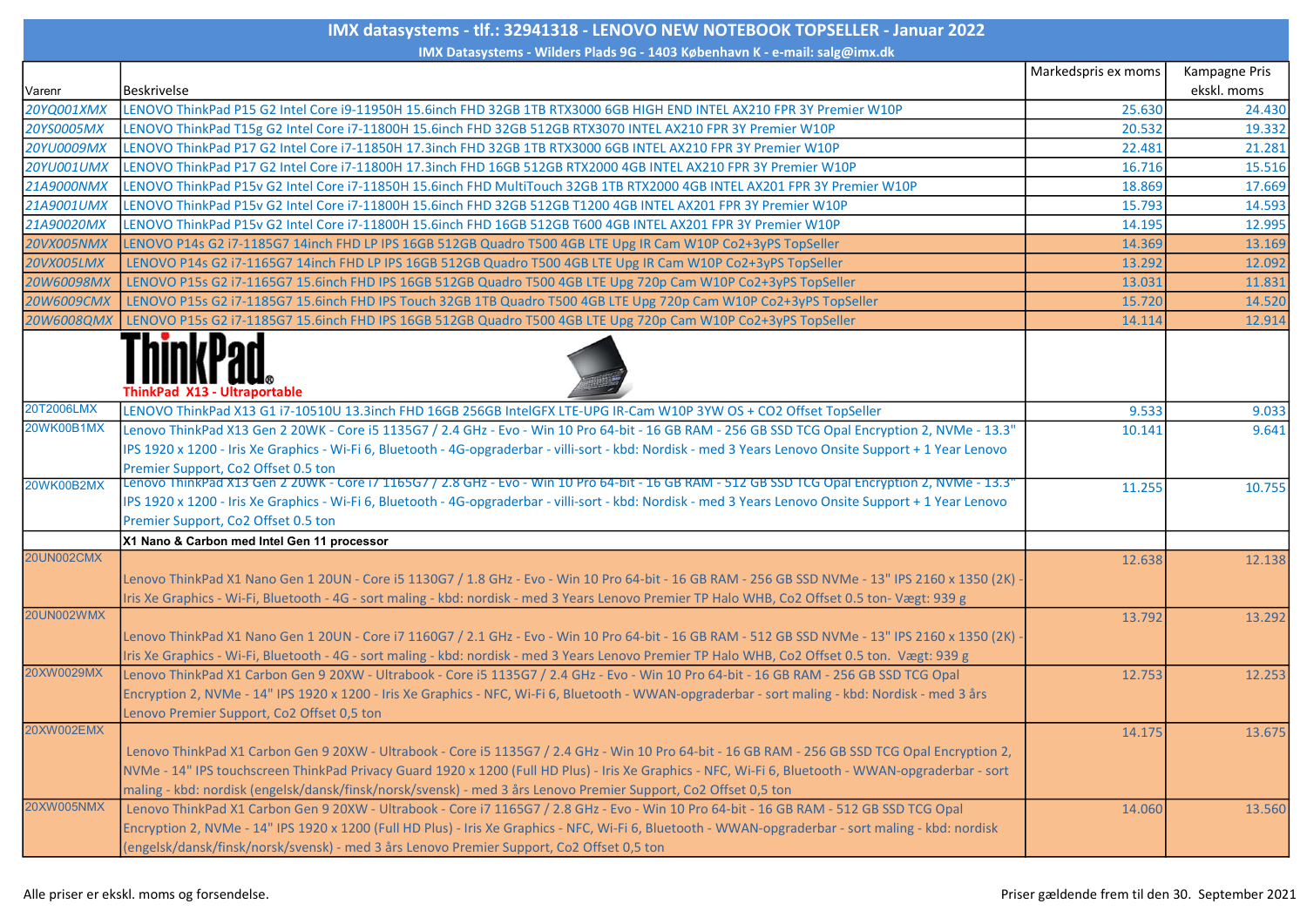| IMX datasystems - tlf.: 32941318 - LENOVO NEW NOTEBOOK TOPSELLER - Januar 2022 |                                                                                                                                                                                                                                                                                                                               |                     |                              |  |
|--------------------------------------------------------------------------------|-------------------------------------------------------------------------------------------------------------------------------------------------------------------------------------------------------------------------------------------------------------------------------------------------------------------------------|---------------------|------------------------------|--|
| IMX Datasystems - Wilders Plads 9G - 1403 København K - e-mail: salg@imx.dk    |                                                                                                                                                                                                                                                                                                                               |                     |                              |  |
| Varenr                                                                         | <b>Beskrivelse</b>                                                                                                                                                                                                                                                                                                            | Markedspris ex moms | Kampagne Pris<br>ekskl. moms |  |
| 20XW005PMX                                                                     | Lenovo ThinkPad X1 Carbon Gen 9 20XW - Ultrabook - Core i7 1165G7 / 2.8 GHz - Evo - Win 10 Pro 64-bit - 32 GB RAM - 1 TB SSD TCG Opal Encryption                                                                                                                                                                              | 15.942              | 15.442                       |  |
|                                                                                | 2, NVMe - 14" IPS 1920 x 1200 (Full HD Plus) - Iris Xe Graphics - NFC, Wi-Fi 6, Bluetooth - WWAN-opgraderbar - sort maling - kbd: nordisk                                                                                                                                                                                     |                     |                              |  |
|                                                                                | (engelsk/dansk/finsk/norsk/svensk) - med 3 års Lenovo Premier Support, Co2 Offset 0,5 ton                                                                                                                                                                                                                                     |                     |                              |  |
| 20XW005QMX                                                                     | Lenovo ThinkPad X1 Carbon Gen 9 20XW - Ultrabook - Core i7 1185G7 / 3 GHz - Evo with vPro - Win 10 Pro 64-bit - 16 GB RAM - 512 GB SSD TCG Opal                                                                                                                                                                               | 15.520              | 15.020                       |  |
|                                                                                | Encryption 2, NVMe - 14" IPS touchscreen 1920 x 1200 (Full HD Plus) - Iris Xe Graphics - NFC, Wi-Fi 6, Bluetooth - WWAN-opgraderbar - sort maling -                                                                                                                                                                           |                     |                              |  |
|                                                                                | kbd: nordisk (engelsk/dansk/finsk/norsk/svensk) - med 3 års Lenovo Premier Support, Co2 Offset 0,5 ton                                                                                                                                                                                                                        |                     |                              |  |
| 20XY003DMX                                                                     | LENOVO X1 Yoga G6 Intel Core i5-1135G7 14inch WUXGA AG 16GB 256GB SSD UMA AX201 2x2AX+BT IR&HD 4cell W10P 3YPS+Co2                                                                                                                                                                                                            | 13.368              | 12.868                       |  |
| 20XY003CMX                                                                     | LENOVO X1 Yoga G6 Intel Core i5-1135G7 14inch WUXGA AG 16GB 256GB SSD UMA AX201 2x2AX+BT LTE IR&HD 4cell W10P 3YPS+Co2                                                                                                                                                                                                        | 14.675              | 14.175                       |  |
| 20XY004FMX                                                                     | LENOVO X1 Yoga G6 Intel Core i7-1165G7 14inch WUXGA AG 16GB 512GB SSD UMA AX201 2x2AX+BT LTE IR&HD 4cell W10P 3YPS+Co2                                                                                                                                                                                                        | 15.904              | 15.404                       |  |
|                                                                                | Alle priser er ekskl. moms og forsendelse . Priser gældende pr. 28. December 2021 - indtil den 30 Marts 2022. Der tages forbehold for ændringer - Repricing kan finde sted !!!!                                                                                                                                               |                     |                              |  |
|                                                                                | Docking enheder                                                                                                                                                                                                                                                                                                               |                     |                              |  |
| 40AJ0135EU                                                                     | LENOVO ThinkPad Ultra Dock - 135W incl. Power Cord (EU) -2018                                                                                                                                                                                                                                                                 | 2.222               |                              |  |
| 40B00300EU                                                                     | LENOVO ThinkPad Thunderbolt 4 Dock Workstation Dock - EU/INA/VIE/ROK                                                                                                                                                                                                                                                          |                     |                              |  |
| 40AY0090EU                                                                     | LENOVO ThinkPad Universal USB USB-C Dock - EU                                                                                                                                                                                                                                                                                 | 1.450               | 1.410                        |  |
| 40AY0090DK                                                                     | LENOVO ThinkPad Universal USB-C Dock - DK                                                                                                                                                                                                                                                                                     | 1.450               | 1.410                        |  |
| 40AF0135DK                                                                     | ThinkPad Hybrid USB A/C Dock 2xDisplayPort 2xHDMI 2x3840x2160-60Hz 1Gbit LAN 1xUSB-C Front 5xUSB-A 2xUSB2.0 3xUSB3.0                                                                                                                                                                                                          | 1.700               | 1.600                        |  |
| 40AF0135EU                                                                     | ThinkPad Hybrid USB A/C Dock 2xDisplayPort 2xHDMI 2x3840x2160-60Hz 1Gbit LAN 1xUSB-C Front 5xUSB-A 2xUSB2.0 3xUSB3.0                                                                                                                                                                                                          | 1.700               | 1.600                        |  |
| 40B00135DK                                                                     | LENOVO ThinkPad Thunderbolt 4 Dock                                                                                                                                                                                                                                                                                            | 2.244               | 1.964                        |  |
| 40B00135EU                                                                     | LENOVO ThinkPad Thunderbolt 4 Dock                                                                                                                                                                                                                                                                                            | 2.244               | 1.964                        |  |
|                                                                                | Lenovo ThinkCentre desktop PC                                                                                                                                                                                                                                                                                                 | Markedspris ex moms | Kampagne Pris<br>ekskl. moms |  |
|                                                                                | Lenovo ThinkCentre M70q 11DT - Lille - Core i5 10400T / 2 GHz - RAM 8 GB - SSD 256 GB - TCG Opal Encryption, NVMe - UHD Graphics 630 - GigE -<br>11DT008WMX  WLAN: 802.11a/b/g/n/ac/ax, Bluetooth 5.1 - Win 10 Pro 64-bit - skærm: ingen - tastatur: Nordisk - TopSeller - med Co2 Offset 1 ton 1 Y OS                        | 5.178               | 4.778                        |  |
| 11DN0057MX                                                                     | Lenovo ThinkCentre M80q 11DN - Lille - Core i5 10500T / 2.3 GHz - vPro - RAM 8 GB - SSD 256 GB - TCG Opal Encryption, NVMe - UHD Graphics 630 -<br>GigE - WLAN: 802.11a/b/g/n/ac/ax, Bluetooth 5.1 - Win 10 Pro 64-bit - skærm: ingen - tastatur: Nordisk - TopSeller - med Co2 Offset 1 ton                                  | 5.911               | 5.511                        |  |
| 11DN0059MX                                                                     | Lenovo ThinkCentre M80q 11DN - Lille - Core i5 10500T / 2.3 GHz - vPro - RAM 16 GB - SSD 256 GB - TCG Opal Encryption, NVMe - UHD Graphics 630 -<br>GigE - WLAN: 802.11a/b/g/n/ac/ax, Bluetooth 5.1 - Win 10 Pro 64-bit - skærm: ingen - tastatur: Nordisk - TopSeller - med Co2 Offset 1 ton                                 | 6.269               | 5.869                        |  |
| 11CR004TMX                                                                     | Lenovo ThinkCentre M90q 11CR - Lille - Core i9 10900 / 2.8 GHz - vPro - RAM 16 GB - SSD 512 GB - TCG Opal Encryption, NVMe - UHD Graphics 630 -<br>GigE - WLAN: 802.11a/b/g/n/ac/ax, Bluetooth 5.1 - Win 10 Pro 64-bit - skærm: ingen - tastatur: Nordisk - TopSeller - med 3 års Lenovo Premier Support,<br>Co2 Offset 1 ton | 8.607               | 8.207                        |  |
| 11DN0058MX                                                                     | Lenovo ThinkCentre M80q 11DN - Lille - Core i7 10700T / 2 GHz - vPro - RAM 16 GB - SSD 512 GB - TCG Opal Encryption, NVMe - UHD Graphics 630 -<br>GigE - WLAN: 802.11a/b/g/n/ac/ax, Bluetooth 5.1 - Win 10 Pro 64-bit - skærm: ingen - tastatur: Nordisk - TopSeller - med Co2 Offset 1 ton                                   | 7.204               | 6.804                        |  |